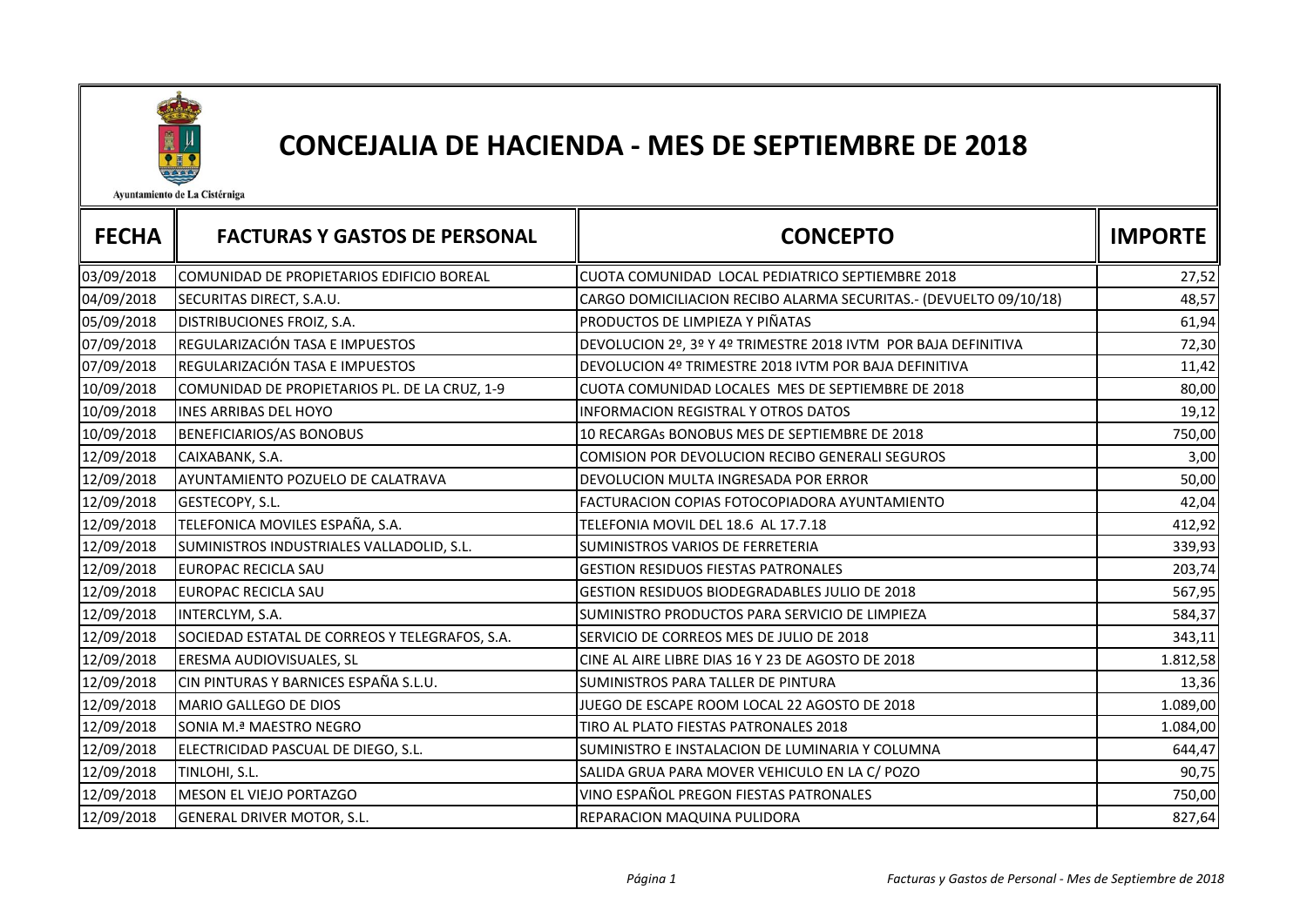| 12/09/2018 | GENERALI ESPAÑA, S.A. DE SEGUROS Y REASEGUROS  | SEGURO VEHICULO MATRICULA 0439KLR DEL 18/06/18 AL 18/06/19         | 2.724,50  |
|------------|------------------------------------------------|--------------------------------------------------------------------|-----------|
| 12/09/2018 | QUIMICOS LOS ABUELOS, S.L.                     | SUMINISTROS VARIOS PARA PISCINAS MUNICIPALES                       | 1.122,88  |
| 12/09/2018 | DISCOMTES VALLADOLID, S.L.                     | GASOLEO A PARA VEHICULOS EN NAVE DEL POLIGONO                      | 1.808,66  |
| 12/09/2018 | ROSARIO SAN JOSE FERNANDEZ                     | SUMINISTRO DOS CAJAS DE ARCHIVADORES DEFINITIVOS                   | 79,90     |
| 12/09/2018 | TELEFONICA MOVILES ESPAÑA, S.A.                | TELEFONIA MOVIL 12 LINEAS DE 18.6 A 17.7.18.                       | 339,13    |
| 12/09/2018 | CADIELSA, S.L.                                 | LAMPARAS PARA MANTENIMIENTO CONSULTORIO MEDICO.                    | 66,93     |
| 12/09/2018 | PASCUAL ARRANZ G., S.L.                        | MANTENIMIENTO Y COPIAS JULIO EN CASA CONSISTORIAL, CULTURA Y CEAS  | 240,90    |
| 12/09/2018 | ESCUELA DE ATLETISMO MAYTE MARTINEZ-RACING VA. | CLASES DE ATLETISMO ABRIL - MAYO Y CONVENIO                        | 1.200,00  |
| 12/09/2018 | LEADER MEDIA S.L.                              | PUBLICIDAD FIESTAS PATRONALES NTRA. SRA. DEL CARMEN                | 605,00    |
| 12/09/2018 | CAIXABANK, S.A.                                | <b>GASTOS AGOSTO</b>                                               | 1,09      |
| 14/09/2018 | DIPUTACION PROVINCIAL DE VALLADOLID            | INFORMACION PUBLICA SOLICITUD DE LICENCIA AMBIENTAL                | 15,60     |
| 17/09/2018 | BANCO CAJA ESPAÑA                              | COMISION DE MANTENIMIENTO CUENTA CORRIENTE                         |           |
| 17/09/2018 | <b>BANCO BILBAO VIZCAYA</b>                    | COMISIONES DE ADM. Y MANTEMIENTO 15/06 A 15/09/18                  | 99,00     |
| 17/09/2018 | AGRICOLA Y SERVICIOS VALLADOLID MGC, S.L.      | DEVOLUCION IVTM 2018 POR SER MAQUINARIA AGRICOLA EXENTA            | 175,13    |
| 19/09/2018 | REGULARIZACIÓN TASA E IMPUESTOS                | DEVOLUCION 4º TRIM/2018 IVTM POR BAJA DEFINITIVA                   | 11,42     |
| 19/09/2018 | ENDESA ENERGIA, S.A.U.                         | GAS NATURAL VIVIENDA C/ PINODUERO N.º 4 - 1º A DEL 26.6 AL 27.8.18 | 12,05     |
| 19/09/2018 | CONSTRUCCIONES Y CONTRATAS, S.A.               | MANTENIMIENTO RED SANEAMIENTO MES DE AGOSTO DE 2018                | 420,55    |
| 19/09/2018 | TECNICAS DE AHORRO ENERGETICO, S.L.            | MANTENIMIENTO CLIMATIZACION EDIFICIOS MUNICIPALES AGOSTO 2018      | 726,00    |
| 19/09/2018 | ENDESA ENERGIA, S.A.U.                         | GAS NATURAL VESTUARIOS TRABAJADORES DEL 22/06 AL 22/08 DE 2018     | 41,67     |
| 19/09/2018 | ENDESA ENERGIA, S.A.U.                         | GAS NATURAL NAVE TEATRO PERIODO DEL 26/06 AL 22/08 DE 2018         | 21,10     |
| 19/09/2018 | <b>SCHINDLER</b>                               | MANTENIMIENTO ASCENSOR CASA DE CULTURA AGOSTO 2018                 | 230,20    |
| 19/09/2018 | SUMINISTROS INDUSTRIALES VALLADOLID, S.L.      | BOMBA ENGRASE PALANCA Y DISCOS PARA HERRAMIENTAS                   | 96,20     |
| 19/09/2018 | GARCIA CARRERA FELIX(PELICANO)                 | SUMINISTROS VARIOS DE FERRETERIA PARA DIVERSOS TRABAJOS            | 234,18    |
| 19/09/2018 | <b>AUVASA</b>                                  | SUBVENCION A LA EXPLOTACION SEPTIEMBRE 2018                        | 21.446,53 |
| 19/09/2018 | FRANYAL, S.L.                                  | MANTENIMIENTO SECTOR 3 Y 4 DEL MES DE AGOSTO                       | 2.096,93  |
| 19/09/2018 | EL MUNDO, UNIDAD EDITORIAL, S.A.               | RENOVACION SUSCRIPCIÓN CENTRO SOCIAL POLIVALENTE                   | 148,69    |
| 19/09/2018 | DIAZO PLOTTER SUMINISTROS., S.L.               | BOLETINES DE INSCRIPCION PARA ACTIV. CULTURALES Y DEPORTIVAS       | 479,76    |
| 19/09/2018 | PASCUAL ARRANZ G., S.L.                        | TONER HP 126 HP PRO 100 M175-NEGRO                                 | 66,13     |
| 19/09/2018 | ENDESA ENERGIA, S.A.U.                         | GAS DE 26 DE JUNIO A 28 DE AGOSTO DE 2018 C/ ESCUELAS 4.           | 22,68     |
| 19/09/2018 | ENDESA ENERGIA, S.A.U.                         | SUMINISTRO DE 26.6 A 27.8.18 DE PINODUERO 4 ESC-2-A                | 67,11     |
| 19/09/2018 | <b>SCHINDLER</b>                               | MANTENIMIENTO ASCENSORES MES DE AGOSTO BAR JUBILADOS               | 73,60     |
| 19/09/2018 | CADIELSA, S.L.                                 | PORTALAMPARAS, LAMPARA REACTANCIA Y DIFERENCIAL                    | 159,61    |
| 19/09/2018 | KLEER KIM S.A.L.                               | INSECTICIDA ABEJONES Y PRODUCTOS SERVICIO DE LIMPIEZA              | 1.397,26  |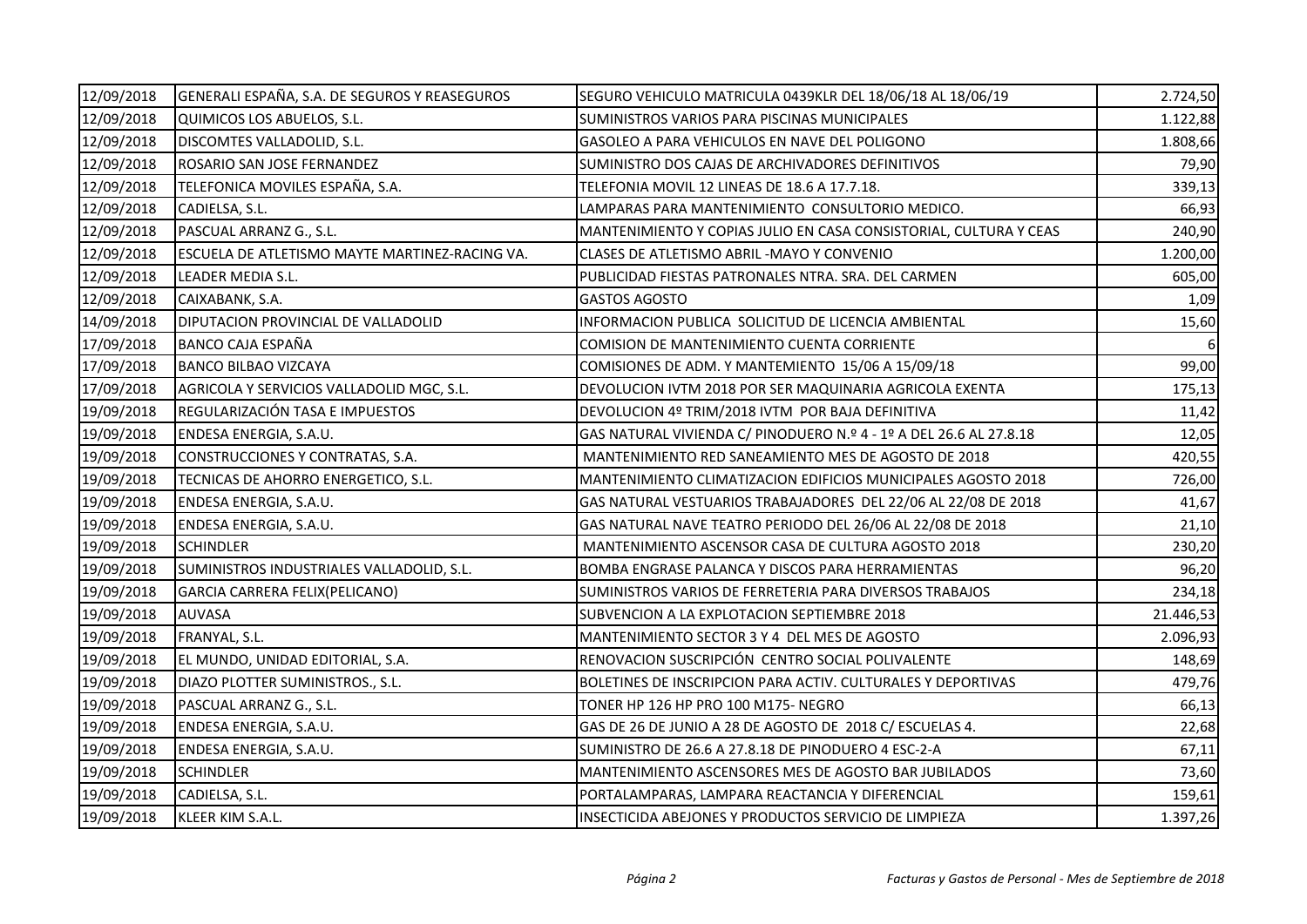| 19/09/2018 | TECNICOSA VALLADOLID, S.L.                    | SUMINISTROS VARIOS PARA PARQUE Y JARDINES                     | 1.080,17  |
|------------|-----------------------------------------------|---------------------------------------------------------------|-----------|
| 19/09/2018 | QUIMICOS LOS ABUELOS, S.L.                    | FILTRO ASPIRACION DOSIM                                       | 36,30     |
| 19/09/2018 | EDITORIAL CASTELLANA DE IMPRESIONES S.L.      | PUBLICIDAD FIESTAS NUESTRA SEÑORA DEL CARMEN 2018             | 774,40    |
| 19/09/2018 | MANCOMUNIDAD PINODUERO                        | SERVICIO DE RECOGIDA DE BASURAS MES DE SEPTIEMBRE             | 19.695,00 |
| 19/09/2018 | ENDESA ENERGIA, S.A.U.                        | GAS DE 22 DE JUNIO A 22 DE AGOSTO EN AVENIDA VALLADOLID 6     | 21,97     |
| 19/09/2018 | INTERCLYM, S.A.                               | BOLSAS - Y CRISTALIZADOR. SERVICIO DE LIMPIEZAS               | 232,80    |
| 19/09/2018 | GENERALI ESPAÑA, S.A. DE SEGUROS Y REASEGUROS | RECIBO SEGURO NO VALIDO-DEVUELTO EL 08/10/2018                | 116,30    |
| 20/09/2018 | SUBVENIÓN ALUMNO MATERIAL ECOLAR              | AYUDA ADQUISICION MATERIAL ESCOLAR CURSO 2017/2018            | 77,00     |
| 24/09/2018 | BANCO CAJA ESPAÑA                             | AMORTIZACION PRESTAMO NUMERO 2103-4364-90-0533537912          | 1.377,58  |
| 24/09/2018 | <b>BANCO DE SANTANDER</b>                     | COMISIONES DE MANTENIMIENTO Y ADM. CTA.                       | 17,38     |
| 25/09/2018 | <b>BANCO CAJA ESPAÑA</b>                      | COMISION TRANSFERENCIA PAGO NOMINAS                           | 27,28     |
| 25/09/2018 | NOMINAS LABORALES                             | NOMINA MES DE SEPTIEMBRE LABORALES                            | 3.986,06  |
| 25/09/2018 | NÓMINAS CONCEJALES Y ALCALDE                  | NOMINAS CONCEJALES Y ALCALDE MES DE SEPTIEMBRE                | 3.956,41  |
| 25/09/2018 | NOMINAS FUNCIONARIOS                          | NOMINAS FUNCIONARIOS MES DE SEPTIEMBRE                        | 24.295,86 |
| 25/09/2018 | <b>NOMINAS LABORALES</b>                      | NOMINAS MES DE SEPTIEMBRE PERSONAL LABORAL                    | 76.753,98 |
| 25/09/2018 | JUNTA DE COMPENSACION DE URB. EL PARAMILLO    | PAGO CUOTAS DE URBANIZACION A LA JUNTA DE COMPENSACION        | 4.110,34  |
| 26/09/2018 | CARPINTERIA J. TORICES, S.L.                  | INST. TABLON DE ANUNCIOS Y REPARACIONES EN ZONA DE VESTUARIOS | 560,23    |
| 26/09/2018 | MT SERVICIOS EDUCATIVOS, S.L.                 | PRACTICA DEPORTIVA AGOSTO DE 2018                             | 56,00     |
| 26/09/2018 | RED ESPAÑOLA DE SERVICIOS RESSA               | GASOLINA SIN PLOMO PARA VEHICULOS Y MAQUINAS DE JARDINES      | 268,74    |
| 26/09/2018 | IBERDROLA CLIENTES S.A.U.                     | ELECTRICIDAD VARIOS PUNTOS DEL 6.7 AL 24.818                  | 17.032,93 |
| 26/09/2018 | CABORNERO BUS, S.L.                           | MADRID IDA Y VUELTA DIA 8.9.18- MUSICAL EL REY LEÓN           | 550,00    |
| 26/09/2018 | INTERCLYM, S.A.                               | SUMINISTRO BOLSAS DE BASURA PARA PAPELERAS                    | 253,56    |
| 26/09/2018 | CALDERERIA Y CODUCTOS VALLADOLID, S.L         | SOLDAR CILINDRO SEGÚN NECESIDAD                               | 75,63     |
| 26/09/2018 | BENILDE APARICIO SAN JUAN                     | SUMINISTROS DE FERRETERIA PARA TRABAJOS VARIOS                | 124,25    |
| 26/09/2018 | BETON CATALANA, S.A.                          | HORMIGON PARADA DE CONTENEDORES C/ CUESTA REDONDA             | 181,50    |
| 26/09/2018 | TRAZADOS VIALES S.L.                          | DOS POSTES GALVANIZADOS Y DOS SEÑALES TRIANGULARES            | 147,71    |
| 26/09/2018 | TECNOHIDRAULICA VALLADOLID, S.L.L.            | REPARACION BOMBA SUMERGIBLE POZO LAS YESERAS                  | 6.901,28  |
| 26/09/2018 | CADIELSA, S.L.                                | MATERIAL ELECTRICO PARA MANTENIMIENTO Y REPARACIONES          | 537,88    |
| 26/09/2018 | ROALSANZ, S.L.L.                              | DESBROZAR CARRETERA DEL PARAMO, PASEO Y CUNETA                | 4.864,81  |
| 26/09/2018 | INSIGNA UNIFORMES S.L.                        | DOS CHALECOS ANTIBALAS PARA VIGILANTES MUNICIPALES            | 1.197,90  |
| 26/09/2018 | RECACOR, S.A.                                 | SUMINISTROS PARA REPARACIONES RUEDAS VEHICULO 5160KBP         | 98,00     |
| 26/09/2018 | EUROPAC RECICLA SAU                           | GESTION DE RESICUOS PASEO LA ACACIA MES DE AGOSTO             | 144,28    |
| 26/09/2018 | <b>EUROPAC RECICLA SAU</b>                    | GESTION DE RESIDUOS PUNTO LIMPIO-ENSERES AGOSTO 2018          | 260,39    |